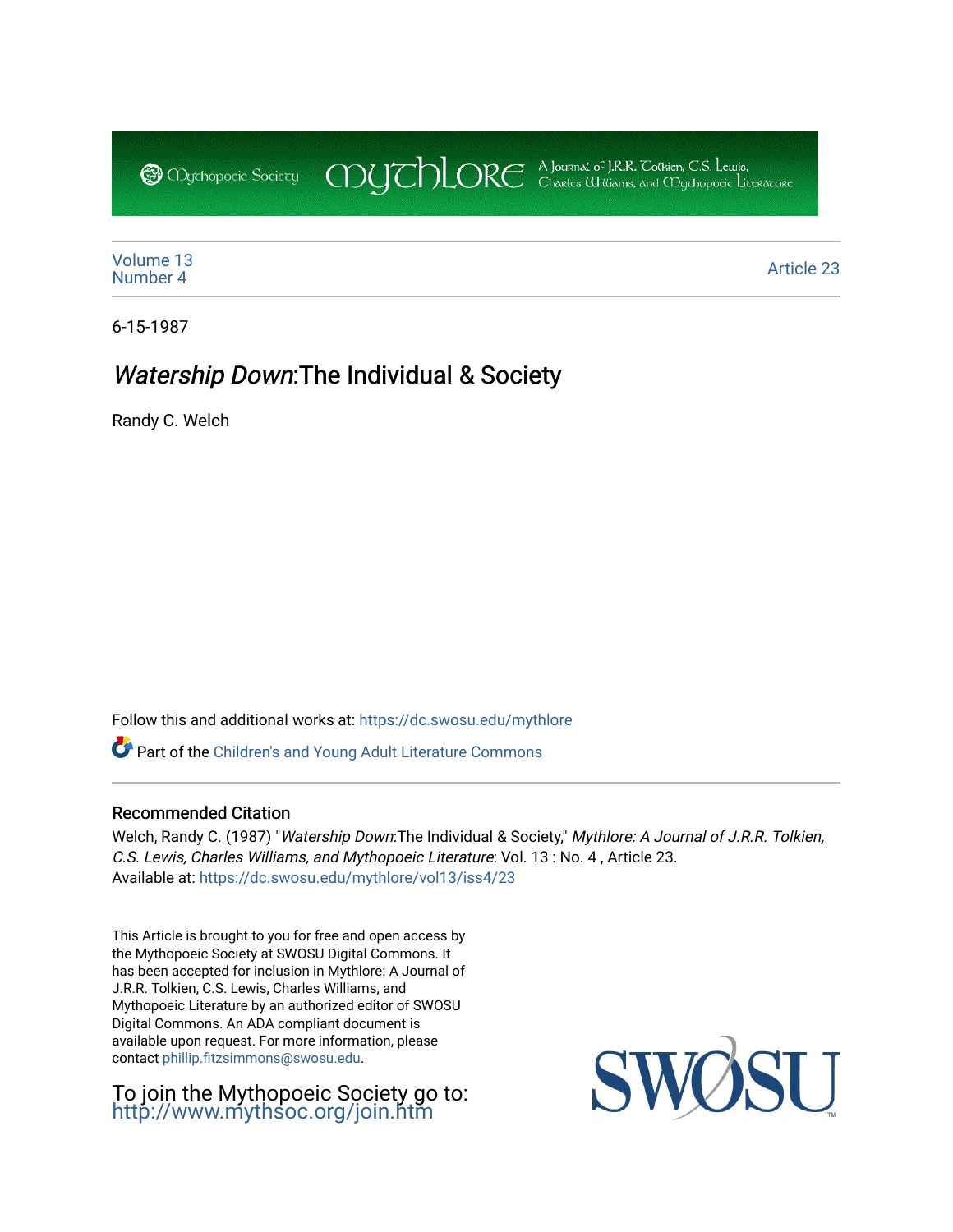## Mythcon 52: The Mythic, the Fantastic, and the Alien

Albuquerque, New Mexico; July 29 - August 1, 2022 <http://www.mythsoc.org/mythcon/mythcon-52.htm>



Additional Keywords Adams, Richard. Watership Down—Social and political aspects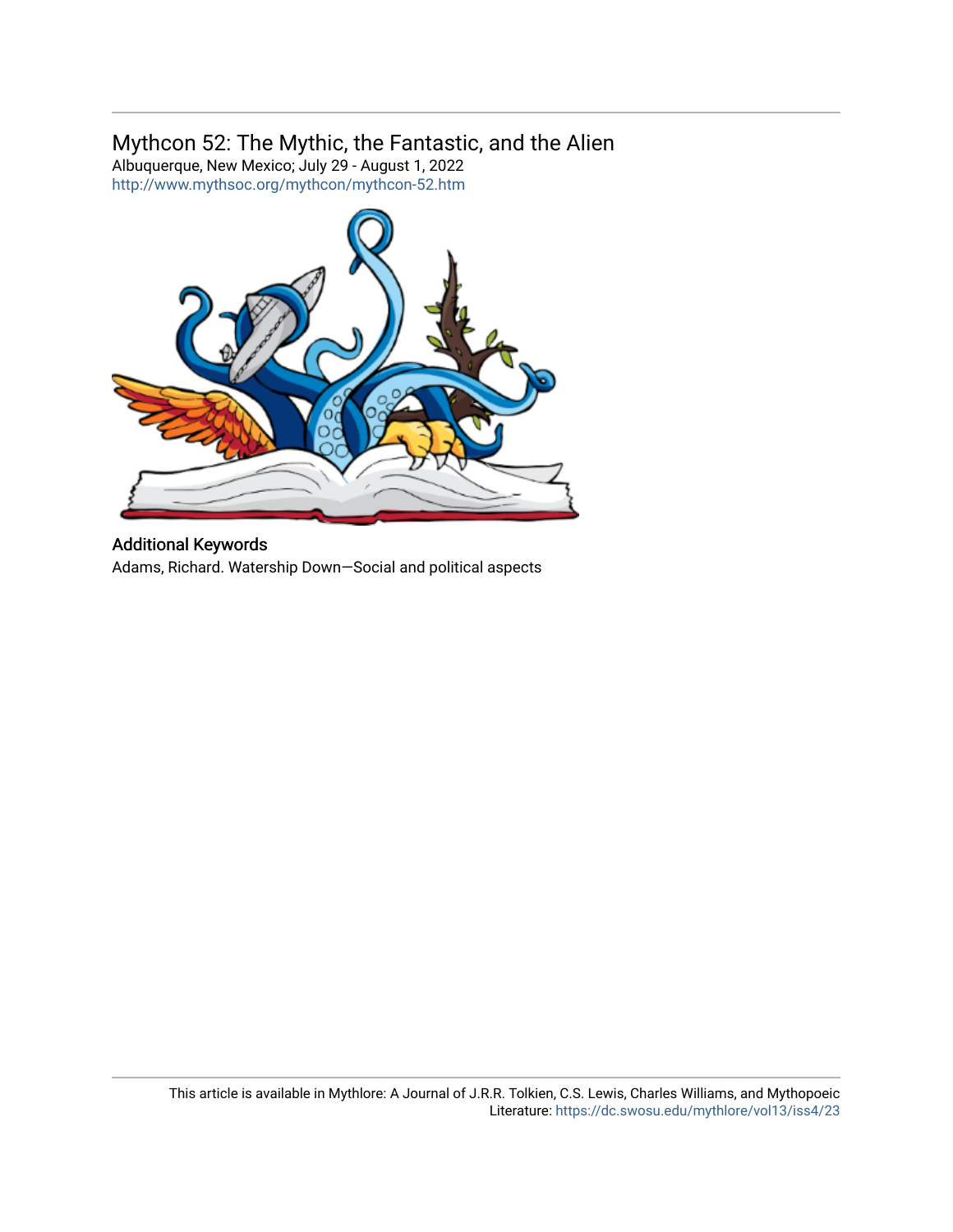## *Watership Down: The Individual & Society*  $Rand$ y C. Welch

**In Watership Down, Richard Adams weaves** a number of themes into the fabric of the **sto r y , one of the most p erv a siv e being so ciety 's treatment of individual talen ts.** Each of the four warrens that Adams describes affects individuals in distinctly different ways and only one, Watership Down, truly appreciates and fosters the unique gifts of its members.

Hazel-rah incorporates this ethic as part of his leadership style and therein lies his success. He relies on the talents of other rabbit when he knows his own to be inferior. Unlike most leaders, he does not have a problem with pride or a runaway ego. When the initial embassy goes to Efrafra, Hazel readily concedes its leadership role to Holly, who is more impressive in appearance and as a speaker. He depends upor Blackberry´s superior mind to devise a trick to foil Woundwort, Bigwig's immense strength to defend the warren, and of course Fiver's **in s ig h t to g iv e him d ir e c t io n . It is s i g n i f i c a n t th at when Hazel d e v ia te d from t h is p o lic y , d is a s t e r ensued: ign orin g Fiver's warning against the Nuthanger raid nearly cost Hazel his l i f e .**

Hazel is an organizer. Only he can keep the rabbits together on their migration when **several times they would have scattered, such** as at the river crossing or in the common. He directs the rabbits' activities because he has the courage to take the initiative. He shows this early on by proposing the recruitment of a large-scale departure from **Sandleford rather than simply clearing off** with a few friends. He does so out of a feeling of responsibility that if he is escaping a catastrophe, he must help others to do so too. Responsibility, of course, always marks a good leader.

Another mark of a good leader is his protection of the weak. Early on Hazel resolves to protect the rights of the smallest rabbits, Fiver and Pipkin, against a bully like Bigwig. When Strawberry first **jo in s the troupe, Hazel p r o t e c t s him a g a in st** the others´ hostility until he can establish his own niche. He does so again with Groundsel and the other surrendered **Efrafrans.**

Hazel<sup>'</sup>s concern for all individuals under his authority manifests itself again in his attention to their injuries. He takes it upon himself to remove Pipkin's thorn and clean Buckthorn's and Holly's wounds. He cares not only about his community's social health but its physical health as well.

Hazel's rule is lax and tolerant, **allowing his rabbits great personal freedom.** Only once does he coerce his subjects forcing them to dig a burrow for Kehaar after

first discovering him - but that was to save the gull's life in order to benefit the whole warren later by solving the crucial problem of finding mates. The rest of the time, he holds the reins of power loosely, encouraging discussion and tolerating dissent, and **r e ly in g on persuasion and consensus formation** to arrive at group policies. He leads by example, not force, as Blackberry tells him: "You go in front and take the risks first.' **(Richard Adams, Watership Down. New York:** Macmillan Publishing Company, Inc., 1972, p. 137.) He is the first to begin digging the Honeycomb and the first to forage insects to **feed Kehaar.**

Yet another of Hazel's personal traits that makes him a good leader is his openness to change. The Threarah's conservatism led **to h is d ow n fall w h ile H azel's open mind** enhanced his success. Saving a mouse and a seagull was a revolutionary idea scorned by **ord inary r a b b it s , y e t Hazel saw i t as an** innovation which could benefit his community. As it proved, each rescue played an essential role in establishing and continuing the **warren. Without them there would have been no does and no e a r ly warning o f Woundwort's** sneak attack. Hazel was also willing to use **innovations such as boats even though he did** not understand them. He was a pragmatic rabbit, adopting techniques old or new as long as they served the common good. His approach was an eclectic one: copying Cowslip's great burrow and Woundwort's hole concealment practices as useful inventions while rejecting the grimmer aspects' of both societies.

Such is the interplay of society and **i n d i v i d u a l : Hazel's g i f t s as a l ea d er shaped** the society of Watership Down, which in turn **encouraged the expression of the individual** gifts of its members. exceptional abilities, Watership Down and its **rabbits would not have been exceptional** either. And if his rabbits had not been **talen ted, Hazel's leadership would not have been successful.**

In contrast, General Woundwort was a very effective leader but not a good one, **since he benefited neither the commonwealth** nor the individual growth of his subjects. To be sure, he gave them protection and long lives, but their lives were without freedom, excitement, or fulfillment and on the whole seemed without purpose. Woundwort was more interested in rabbits as a quantitative measure of his success as a leader, while Hazel chose a qualitative scale of how happy, free, and compatible his rabbits were.

**Woundwort, l i k e Hazel, was an o rg a n izer ,** but he carried this propensity to extremes and organized every facet of a rabbit's life, whereas Hazel organized rabbits only on a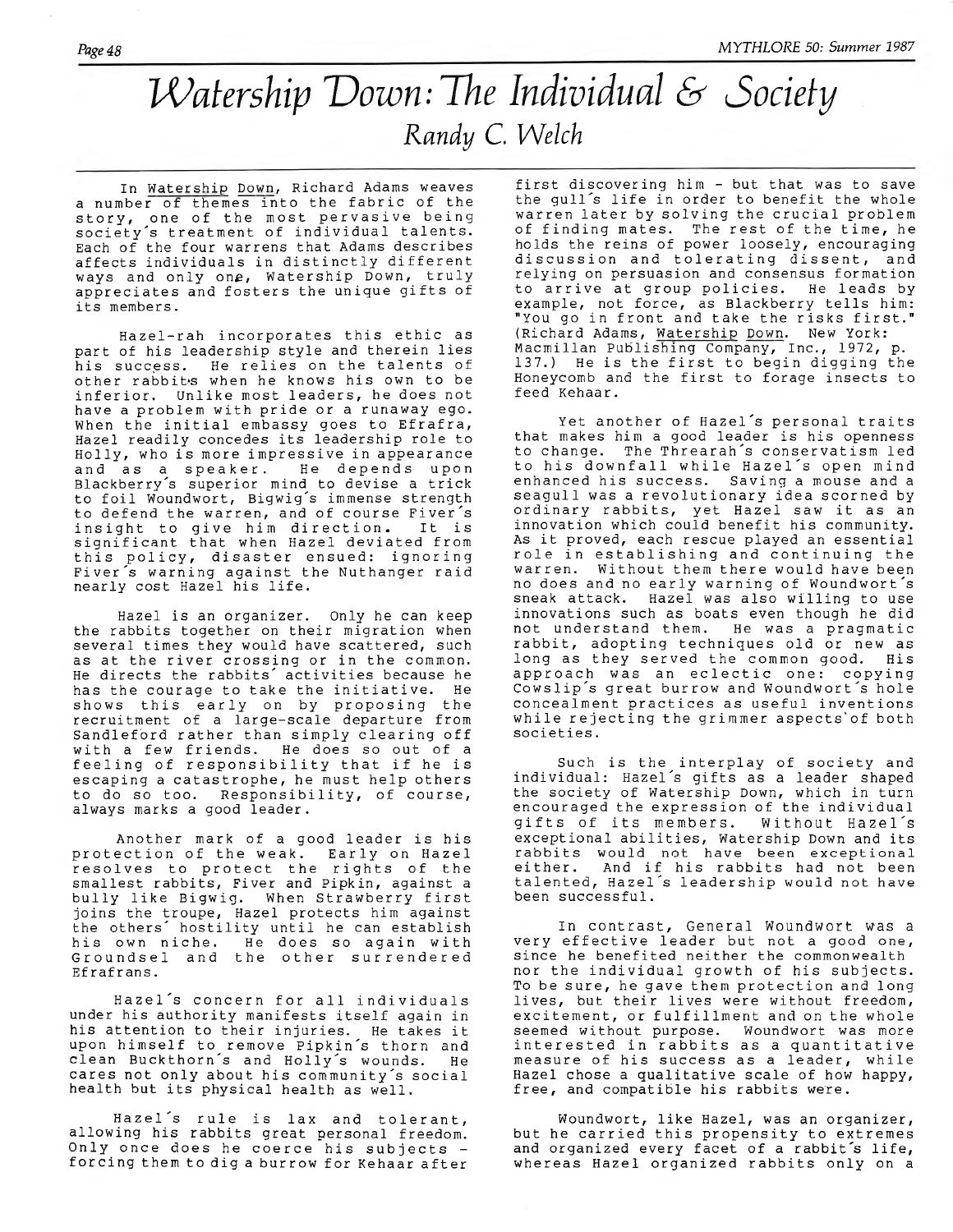**temporary basis to meet some pressing need** like building a shelter. **ob sessed w ith c o n tr o l and determ ined** precisely when and how a rabbit could eat, sleep, pass hraka, or show his nose abowe ground. His system of officers, sentries, and runners was remarkably efficient and reveals his talents as an administrator. His **courage was unquestionable as he demonstrated** by fighting elil without hesitation, including taking on a dog after being torn up by Bigwig. And though he was afraid of Bigwig and his supposedly greater Chief Rabbit, Woundwort was doggedly determined to defeat them when other rabbits wanted to run away. Using his courage, Woundwort led by **e x a m p l e as w e l l a s by c o e r c i v e administration.**

Yet whatever his talents, he was a bureaucrat gone wrong. Hazel's gifts made Watership Down a healthy society while Woundwort's stifled Efrafra. Individual abilities at the pinnacle of a power **h ie ra rc h y are c r u c i a l in d ete rm in in g how other in d iv id u a ls behave. Woundwort found, but perhaps never admitted to him self, that** coercion and oppression breed good servants **but not good leaders. While his rabbits were** eager to excel as soldiers, they were **t e r r i f i e d of him and a fr a id to take any** initiative. The does´ initiative to depart and alleviate the population problem was categorically rejected and later punished. Groundsel felt deeply inferior to Woundwort and thought that he had failed the general rather than the reverse. When Nelthilta **revealed the breakout plan, Captain Chervil** was primarily concerned with protesting his innocence in the matter rather than suggesting an immediate arrest of Bigwig. When General Woundwort had lost three officers, he found it very difficult even in a very large warren to replace them.

The episode of the fox killing a doe after the Efrafran escape illustrates the **s t i f l i n g nature of Woundwort's system exceedingly w ell. Blackavar, talented as a** tracker and more experienced than any other **rabbit present, strongly advised against stop p in g in fox-p ron e country but was** overruled by Hazel. After a fox materialized and caught a doe, Bigwig tried to tell Blackavar that he had been right all along, yet Blackavar had purged the advice from his mind in what Hyzenthlay described as a common Efrafran practice. Quite contrary to Watership Down, Efrafra did its best to stamp out nonconformity and stifle the individual.

Cowslip's Warren was stifling in a different way since it had no physical coercion or administrative control structure. Its oppression operated strictly through psychology and was self-imposed by every<br>rabbit. Woundwort´s oppression had Woundwort's oppression had psychological effects, but these were byproducts of a crude system of brute force **unlike the sophisticated nets of deception at Cowslip's Warren.**

The warren of snares was chiefly **occupied with maintaining its self-deception,** and it either discouraged or warped individual talents towards this goal. Leadership was one stifled talent since, as Fiver pointed out, a leader must keep his **p eop le from death and the ra b b its had w i l l i n g l y accep ted death in return for p r o s p e r ity and did not want anyone to lead** them back to sanity and life. Cowslip and **his rabbits attacked Holly's survivors for** their association with Hazel, since Hazel had led Strawberry and his own folk away from the **warren a fter revealing it s fo lly . Leaders** who could see the truth and act on it were to be crushed at all costs; even asking "Where?" **h in ted at the warren's awful tr u th and such** inquiry was also stifled automatically.

Other talents were encouraged in perverted forms to glorify the warren and mask its folly. The rabbits were proud of **t h e i r m osaics and sin g in g and dancing even though these were unnatural for rabbits.** Their wisest folk and visionaries were so twisted by the warren's dark secret and their own moral sellout to materialism that they used their talents to justify and exalt the warren, not denounce it. Only Fiver, an outsider, could use his insight to see **through the deception. His counterpart,** Silverweed, worked to conceal and glorify it.

Cowslip's society, like the others, harnessed individual talents to serve its own **g o a l s . His w arren p u rsu ed d e l u s i o n , Woundwort's fostered authoritarian r e p r e s s io n , and H azel's promoted freedom.** The Sandleford Warren was something of a mix **b e tw e e n E f r a f r a and W a t e r s h ip Down and had the g o a ls of lim it e d freedom and l i m it e d c o n tr o l. The problem w ith the Threarah's** society was that it was too old, traditionbound, and top-heavy. There was little **appreciation of younger rabbits in the Owsla** and none for outskirters. The Threarah was too old and cautious, half-believing Fiver's **prophecy but too worried about preserving his au th ority to leave. Conceivably, he could** have dispersed most of the warren in small groups that would not have attracted elil and **could have settled safely elsewhere, but that** would have entailed a loss of power which he **found unacceptable.**

Adams does not delve deeply into the Sandleford social network, and it would have **been unfair to blame the Threarah for having a** sick society like Efrafra, but the Chief Rabbit did fail to value the outskirters who later proved to have outstanding abilities once given the chance to express them. Adams **carefully constructs the Watership society so** that each rabbit has an important role to play and fits into a niche in the social<br>fabric. The achievements of Hazel's rabbits The achievements of Hazel's rabbits are attributable to pioneer vitality and creativity, a young colony like Carthage or the U.S. outgrowing and overshadowing the accomplishments of its fatherland. This **p ion eer su c c e ss is due to the joy of a**  $n$ ewfound freedom, a readiness to change, and the need to pull together with each member's **input. Such an ethos allowed Hazel to become** the natural leader of the exiles, and he perpetuated that ethos at Watership Down.